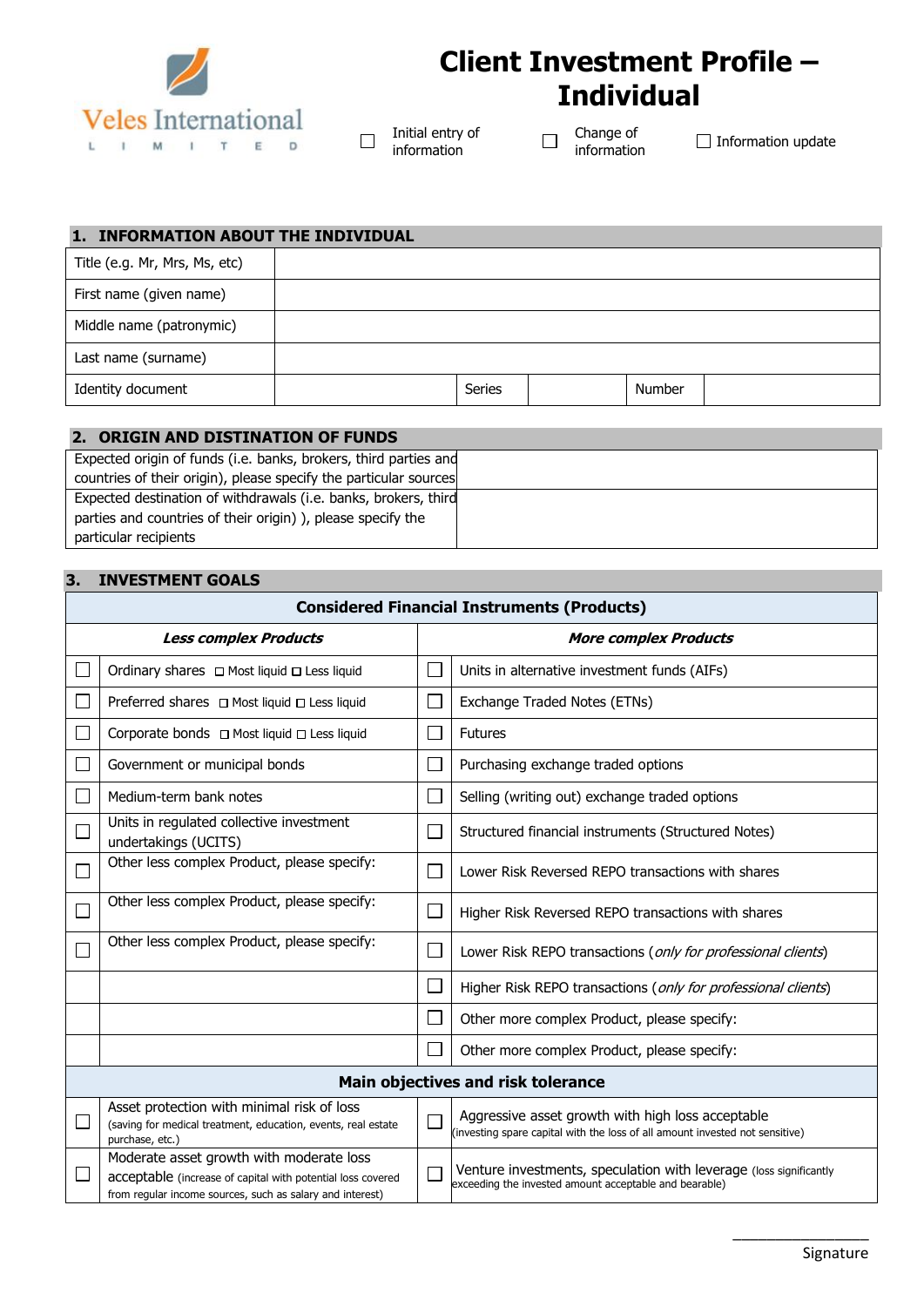| Planned term of investment (investment horizon)                                                                                                   |  |                                                                           |  |  |  |
|---------------------------------------------------------------------------------------------------------------------------------------------------|--|---------------------------------------------------------------------------|--|--|--|
| Short-term (up to 1 year)                                                                                                                         |  | Medium-term (3-5 years)                                                   |  |  |  |
| Medium-term (1-3 years)                                                                                                                           |  | Long-term $(> 5$ years)                                                   |  |  |  |
| Ability to absorb loses on investment (assets owned)                                                                                              |  |                                                                           |  |  |  |
| Disposable after tax annual income (employment)<br>salary, contractual remuneration and bonuses, dividends,<br>interest, royalties, etc.)<br>US\$ |  | Less liquid assets (medium-term deposits, vehicles, loans, etc.)<br>lUS\$ |  |  |  |
| Liquid assets (current accounts, short-term deposits,<br>marketable securities, etc.)<br>US\$                                                     |  | Other relevant assets, please specify:<br>US\$                            |  |  |  |

| Intended financial markets (geographic areas) |                                         |                                          |  |  |
|-----------------------------------------------|-----------------------------------------|------------------------------------------|--|--|
| <b>Developed and EU markets</b>               | <b>Emerging markets (other than EU)</b> |                                          |  |  |
| Europe (EU)                                   |                                         | Russia                                   |  |  |
| Europe (other than EU)                        |                                         | Ukraine, Kazakhstan and other CIS states |  |  |
| USA and Canada                                |                                         | Latin America                            |  |  |
| Japan                                         |                                         | Middle East and Asia                     |  |  |
| Other developed markets                       |                                         | Other emerging markets                   |  |  |

| <b>EXPECTED ACCOUNT ACTIVITY</b><br>4.                                     |      |    |
|----------------------------------------------------------------------------|------|----|
| Expected monthly volume of transactions (in US\$)                          |      |    |
| Expected monthly volume of Assets deposits and withdrawals<br>$(in \; US\$ |      |    |
| Expected monthly frequency of transactions                                 |      |    |
| Expected investment amount (in US\$)                                       | From | Т٥ |

# **5. CLIENT'S EXPERIENCE IN DEALING WITH FINANCIAL INSTRUMENTS**

|                                                                                                  | What types of financial instruments (including more complex Products) have you used previously? |  |          |  |           |                            |       |  |        |  |
|--------------------------------------------------------------------------------------------------|-------------------------------------------------------------------------------------------------|--|----------|--|-----------|----------------------------|-------|--|--------|--|
|                                                                                                  | <b>Financial instrument</b>                                                                     |  |          |  |           | <b>Experience in years</b> |       |  |        |  |
|                                                                                                  |                                                                                                 |  |          |  |           |                            |       |  |        |  |
|                                                                                                  |                                                                                                 |  |          |  |           |                            |       |  |        |  |
|                                                                                                  |                                                                                                 |  |          |  |           |                            |       |  |        |  |
|                                                                                                  |                                                                                                 |  |          |  |           |                            |       |  |        |  |
|                                                                                                  |                                                                                                 |  |          |  |           |                            |       |  |        |  |
|                                                                                                  |                                                                                                 |  |          |  |           |                            |       |  |        |  |
| Average annual frequency of past transactions in significant size for the previous four quarters |                                                                                                 |  |          |  |           |                            |       |  |        |  |
|                                                                                                  | $1 - 3$                                                                                         |  | $4 - 10$ |  | $11 - 50$ |                            | 50-99 |  | $100+$ |  |
| The size of the financial instrument portfolio as of the date of this document (in US\$)         |                                                                                                 |  |          |  |           |                            |       |  |        |  |

 $\overline{\phantom{a}}$  ,  $\overline{\phantom{a}}$  ,  $\overline{\phantom{a}}$  ,  $\overline{\phantom{a}}$  ,  $\overline{\phantom{a}}$  ,  $\overline{\phantom{a}}$  ,  $\overline{\phantom{a}}$  ,  $\overline{\phantom{a}}$  ,  $\overline{\phantom{a}}$  ,  $\overline{\phantom{a}}$  ,  $\overline{\phantom{a}}$  ,  $\overline{\phantom{a}}$  ,  $\overline{\phantom{a}}$  ,  $\overline{\phantom{a}}$  ,  $\overline{\phantom{a}}$  ,  $\overline{\phantom{a}}$